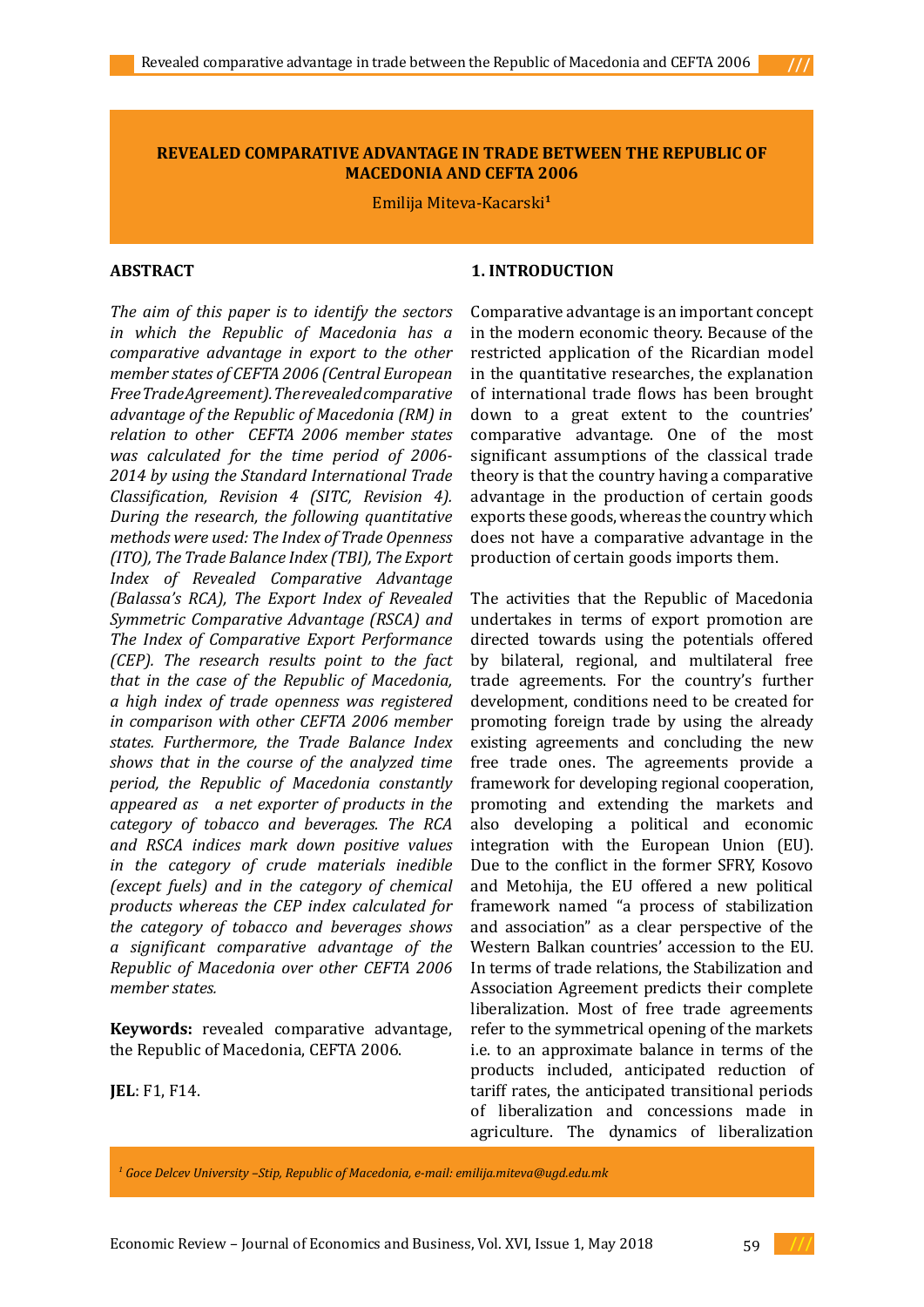was evolves differently in terms of agricultural and industrial products. In August 2006, the Republic of Macedonia (RM) concluded the Free Trade Agreement CEFTA 2006. The free trade zone between the countries that signed the agreement was established at the end of 2010.

CEFTA 2006 predicted an increase in intraregional trade. Most of intra-regional export covered low value-added products. The increase in intra-regional trade had to enable the creation of higher value-added products. However, contrary to expectations, the level of regional trade did not increase considerably after CEFTA 2006 came into force. Trade balance has continued to be negative for a larger number of countries (Cejvanovic, F & Dzafic, Z, 2012). In spite of the established free trade agreements, this shows that the countries from the region trade more with the EU rather than among themselves. This can be explained by the fact that right after the liberalization of the market and the abolition of the up-to-then tariff protection, the CEFTA countries started using non-tariff barriers such as technical barriers, lack of transparency in trade regulation, customs formalities and arbitrary methods of calculating tariff rates in order to protect their domestic market. In the first few years after the signing of CEFTA 2006, the Republic of Macedonia increased foreign trade of goods with the countries of the region. However, foreign trade within the region framework decreased considerably after the crisis in the EU. The technological-industrial development zones (TIDZ) mostly exporting to the EU, are pointed out to be one of the reasons for decreasing the trade with the region and

increasing the trade with the EU member states. Moreover, as a result of the benefits given by the Stabilization and Association Agreement and the tendency to have an access to the market with a large consumer power and a larger chance of making money, the companies being out of TIDZ do not show the capacity to maintain their market positions in parallel both in the EU and in the region.

Having in mind the fact that the Republic of Macedonia is traditionally linked and dependent on the economic cooperation and trade with the Western Balkan countries, the objective of this paper is to determine the comparative advantage of the Macedonian export in relation to other CEFTA 2006 member states by using the adequate methodology. This paper is divided into three parts. The first part examines the relevant literature which applies the concept of comparative advantage, above all, in the Republic of Macedonia and other CEFTA 2006 member states. The second part presents the methodology applied upon the calculation of comparative advantage. The third part presents the results of the empirical analysis of comparative advantage in export of the Republic of Macedonia in relation to other CEFTA 2006 member states.

## **2. LITERATURE REVIEW**

The literature review related to the calculation of the comparative advantage of the Republic of Macedonia and CEFTA 2006 is shown in Table 2.1:

| Author                | <b>Methodology</b> | Country                   | <b>Result</b>                                                                                                                                                                                                                                                                                                                                                                                                                                                                                                                                                                           |
|-----------------------|--------------------|---------------------------|-----------------------------------------------------------------------------------------------------------------------------------------------------------------------------------------------------------------------------------------------------------------------------------------------------------------------------------------------------------------------------------------------------------------------------------------------------------------------------------------------------------------------------------------------------------------------------------------|
| (Astrov 2001)         | RCA Index          | Southeast<br>Europe       | It appears that all Southeast European countries<br>tend to specialize in products within a fairly narrow<br>spectrum comprising most notably wood and<br>wood products, textiles and textile products, and<br>basic metals and fabricated metal products. This<br>conclusion applies particularly to Albania, Bulgaria<br>and Macedonia, whereas Yugoslavia seems to have<br>the most 'untypical' pattern of specialization, with<br>only one of its five most 'competitive' products being a<br>subgroup of the three above-mentioned NACE 2-digit<br>commodity groups (Astrov 2001). |
| (World Bank)<br>2005) | <b>RCA</b> Index   | Bosnia and<br>Herzegovina | BiH's revealed comparative advantage (RCA) in EU<br>markets is concentrated on products with low level<br>of processing and is similar to those found in other<br>countries in the region (World Bank 2005).                                                                                                                                                                                                                                                                                                                                                                            |

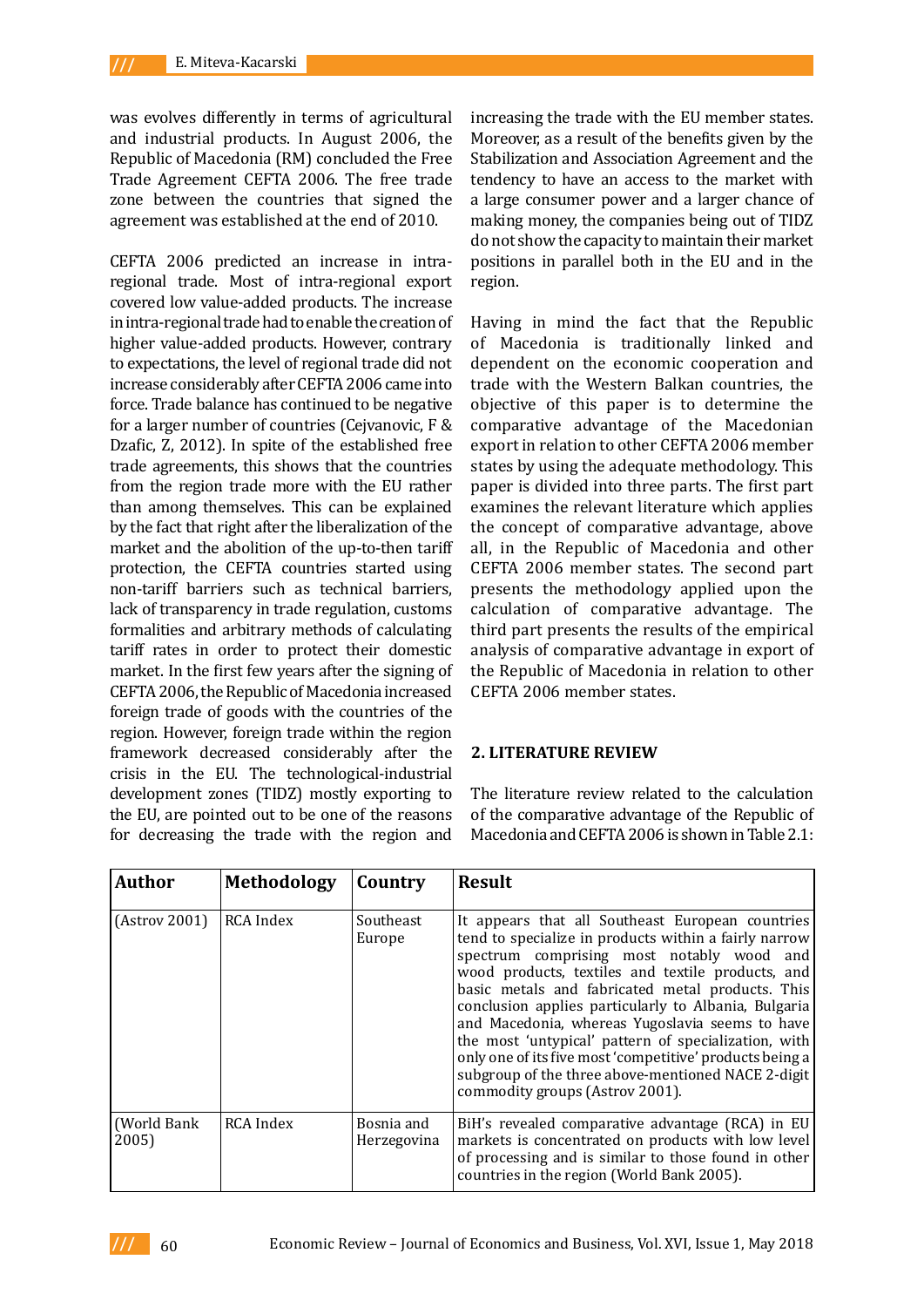| (Prohnițchi et<br>al. 2009)                                             | RCA Index                                                                                                                                             | Moldova                                          | According to the analyses, Moldova's exports of<br>cereals, animal skins and hides, beverages (especially<br>wine), fruit and vegetables (fruit juices and nuts),<br>vegetable oils and oilseeds reveal a strong comparative<br>advantage in the EU market (Prohnițchi et al. 2009).                                                                                                                                                                                                       |
|-------------------------------------------------------------------------|-------------------------------------------------------------------------------------------------------------------------------------------------------|--------------------------------------------------|--------------------------------------------------------------------------------------------------------------------------------------------------------------------------------------------------------------------------------------------------------------------------------------------------------------------------------------------------------------------------------------------------------------------------------------------------------------------------------------------|
| (Buturac,<br>Lovrinčević &<br>Mikulić 2010)                             | <b>Trade Entropy</b><br>Index, Grubel-<br>Loyd Index, RCA<br>Index                                                                                    | Western<br><b>Balkan</b><br>countries            | A common characteristic of all the analyzed countries<br>is the existence of comparative advantages and trade<br>specialization in low value added products: iron<br>and steel, footwear, clothing, and wood (Buturac,<br>Lovrinčević & Mikulić 2010).                                                                                                                                                                                                                                     |
| (Andersson &<br>Ödlund 2011)                                            | <b>RCA</b> Index                                                                                                                                      | FYROM,<br>Bulgaria,<br>Croatia,<br>France, Italy | Based on the theoretical concept of BI, FYROM has a<br>comparative advantage in their production of wine.<br>Although it has a comparative advantage in the production<br>of wine and a greater BI than Bulgaria and Croatia, FYROM<br>does not reach the same level of export unit value as the<br>countries compared (Andersson & Ödlund 2011).                                                                                                                                          |
| (Bezić, Cerović<br>& Galović<br>2011)                                   | RCA Index, Export<br>Competitiveness<br>Indices XS), Export<br>Specialization<br>Index (ES), the<br><b>Relative Trade</b><br>Advantage Index<br>(RTA) | Croatia                                          | The results of the revealed comparative advantage<br>index derived from the analyzed data show a revealed<br>comparative advantage of the Croatian manufacturing<br>industry in the observed period (2005-2009) (Bezić,<br>Cerović & Galović 2011).                                                                                                                                                                                                                                        |
| (Nedelescu-<br>Ionescu &<br>Ovidiu 2012)                                | <b>RCA</b> Index                                                                                                                                      | Western<br>Balkan<br>countries,<br>Turkey        | By using the RCA index to examine TC and TD effects, it<br>was found that the export structures are substantially<br>different among Western Balkan countries, Turkey<br>and EU-27. As far as trade creation and trade<br>diversion effects are concerned, they observed that<br>Western Balkan countries and Turkey probably do<br>not change the EU position significantly because of<br>their lower trade volume comparing with the one of<br>the EU (Nedelescu-Ionescu & Ovidiu 2012). |
| (OECD 2013)                                                             | <b>RCA</b> Index                                                                                                                                      | <b>CEFTA 2006</b>                                | The measure of the revealed comparative advantage<br>(RCA) shows that CEFTA economies are most<br>specialized and hence most competitive in intermediate<br>and final goods exports in low-technology industries,<br>and in intermediate goods exports in medium-low<br>technology industries (OECD 2013).                                                                                                                                                                                 |
| (Stojanovic,<br>Dragutinovic<br>Mitrovic<br>& Popovic<br>Petrovic 2013) | The Relative<br>Trade Balance<br>(RTB), RCA Index                                                                                                     | Serbia                                           | Concerning differences in RCA across groups of<br>countries, Serbia has recorded an almost continuous<br>increase of comparative advantages in relation to<br>CEFTA countries, although most CEFTA countries have<br>a similar trade structure (Stojanovic, Dragutinovic<br>Mitrovic & Popovic Petrovic 2013).                                                                                                                                                                             |
| (Mitaj, Muco &   RCA Index<br>Avdulaj 2014)                             |                                                                                                                                                       | Albania                                          | Concerning its economic specialization, it is noted that<br>Albania is relatively rich in natural resources and has<br>a relatively low cost of labor force but if we analyze the<br>indicators of comparative advantages, the Balassa index<br>or GL index, it is clear that Albania does not reveal pure<br>comparative advantages (Mitaj, Muco & Avdulaj 2014).                                                                                                                         |
| (IMF 2015)                                                              | RCA Index                                                                                                                                             | <b>FYR</b><br>MACEDONIA                          | Overall, the country's main comparative advantages<br>remain in the production of intermediate and<br>consumer goods. More recently, RCA has diversified<br>away from traditional product lines to more capital<br>intensive goods. While remaining highly competitive<br>in the production of textiles, beverages, tobacco, and<br>food products, the country managed to dramatically<br>push its advantage in chemical products (IMF 2015).                                              |

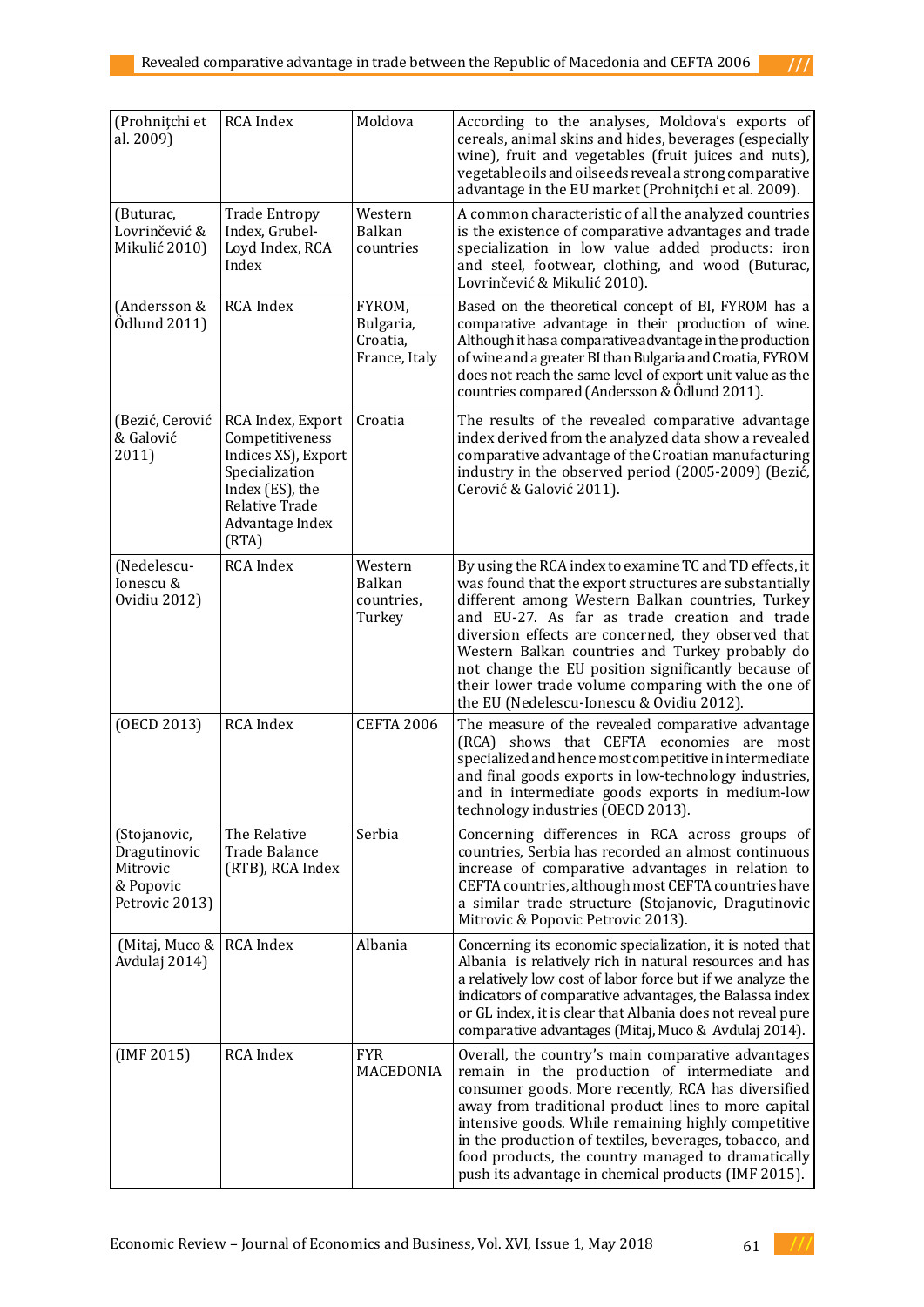On the basis of the review of presented literature, it can be stated that the existence of comparative advantages in the production of low valueadded products is a common characteristic of all analyzed countries. Trade intensification among the countries is prevented due to the existence of similar economic structures. In the case of the Republic of Macedonia, an expressive comparative advantage was registered in the category of chemical products over the past few years. The literature review shows that there is no study which analyzes the comparative advantage of the Macedonian export in relation to other CEFTA 2006 member states, which is precisely where the contribution of this research can be seen.

#### **3. MEASUREMENT OF REVEALED COMPARATIVE ADVANTAGE**

The significance of following the changes in terms of the comparative advantage of export led to the development of a model of comparative advantage in the second half of the twentieth century. The analysis of international trade by using ex-post data was first carried out by Liesner who made an attempt to calculate the comparative advantage of the industrial products export from Great Britain to its European competitors (Liesner 1958). Even though Liesner was the first scientist who made an attempt to calculate the comparative advantage of export, this model was especially highlighted by Balassa in 1965. Balassa was the first who used the term "revealed comparative advantage" which is often called in practice the Balassa index (Balassa 1965). The Balassa index is shown by the following formula:

$$
RCA = \left(\frac{X_j}{X_p}\right) / \left(\frac{X_t}{X_n}\right) \tag{1}
$$

where  $X$  is export,  $i$ - country index,  $j$ commodity index, *n* - set of countries, *t* - set of commodities.

Critics identified the weaknesses of the concept "revealed comparative advantage" both in a theoretical and empirical sense (for instance, Bowen 1983; Ballance et al. 1987; Vollrath 1991; Dalum et al. 1998; Proudman and Redding 2000; Laursen 2000; Yu et al. 2009; Laursen

2015). Although this index is quite often used for calculating comparative advantages, it is still related to a range of technical inconsistencies and problems, especially when comparing the received values (Yeats 1985). For this reason, numerous attempts have been made to adjust and transform this index, and suggestions have been given for alternative indices of measuring the comparative advantage.

Bowen (1983) suggested an alternative index including production variables, claiming that the Balassa index is partly a "failure of the theoretical framework" until it separates exports and imports under conditions of coinciding the comparative advantage with a net trade concept. Ballance et al. (1987) pointed out that the major disadvantage of these indices was the fact that trade data and production data are usually collected at a different point of time, using different classifications and definitions, which can cause improper and unreliable inferences in the analyses. According to Vollrath (1991), there can be as many RCA indices as there are combinations and transformations of the variables (production, import and export data) used to calculate the comparative advantage. Dalum et al. (1998) proposed the revealed symmetric comparative advantage (RSCA) index to alleviate the symmetry problem as follows:

$$
RSCA = RCA - 1/RCA + 1 (2)
$$

The RSCA ranges from  $-1$  to  $+1$  and avoids the problem of zero values. Proudman and Redding (2000) used an alternative measure of calculating the revealed comparative advantage by comparing the export share in a given sector in relation to its average export share in all manufacturing sectors. Yu et al. (2009) proposed the normalized revealed comparative advantage (NRCA) index as an alternative measure of comparative advantage which possesses comparative properties necessary for making a comparative analysis.

Widodo (2009) and Lafay (1992) formulated the Trade Balance Index (TBI) which is defined as a ratio of the export and the country's overall trade (export plus import). This index shows if the country is a net exporter or a net importer. The Trade Balance Index (TBI) is calculated in the following way: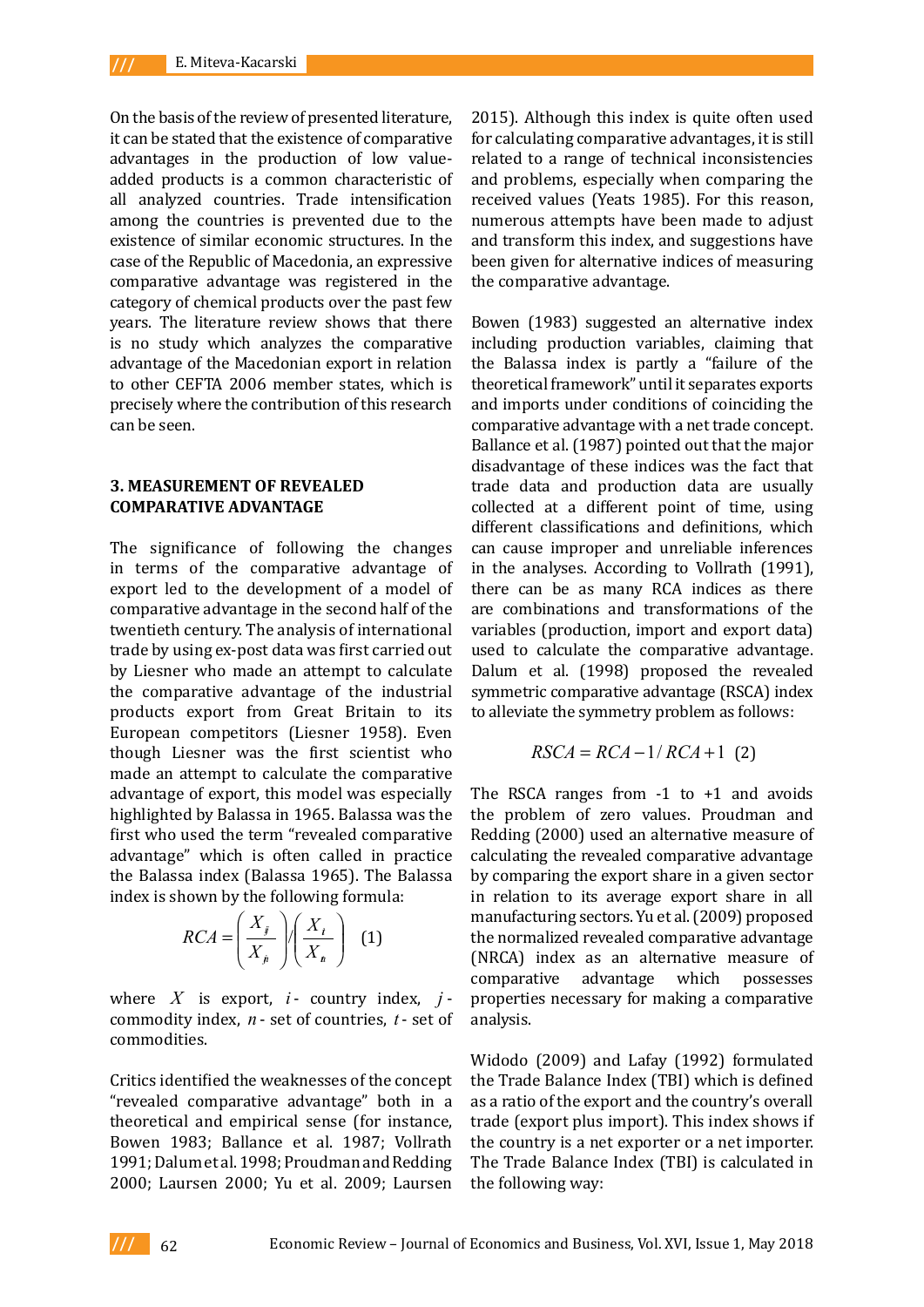$$
TBI_j = \frac{\begin{bmatrix} X_j - M_j \end{bmatrix}}{\begin{bmatrix} X_j + M_j \end{bmatrix}} \tag{3}
$$

TBI shows the ratio in relation to the country's trade *i* of the product *j*. The TBI value varies between -1 and 1. When the TBI value equals 1, then the country shows up in the capacity of a net exporter. When the TBI value equals -1, then the country shows up in the capacity of a net importer. If the TBI value equals 0, it means that the export value is the same as the country's import value *i*. Simply put, if the TBI value is positive, the country shows up in the capacity of a net exporter and vice versa, if the TBI value is negative, then the country shows up in the capacity of a net importer.

The index of comparative export performance (CEP) can be used when comparing two countries. It is calculated through the export share of a certain product in the overall export, and it enables the comparison of the obtained results. The calculation formula of the CEP index is the following one (Bobirca & Miclaus 2011):

$$
CEP = (X_{i} / X_{a}) / (X_{b} / X_{b})
$$
 (4)

CEP shows the comparative advantage in the country's export *a* in relation to the country *b*. If the index value is bigger than 1, then the country *a* has a competitive advantage in relation to the country *b*.

The index of trade openness (ITO) as an important indicator of the countries' competitiveness presents a supplement to the revealed comparative advantage. This index is calculated in the following way (Department for Business Innovation & Skills 2013):

$$
ITO = (X + M / GDP) \times 100 \text{ (5)}
$$

The ratio between the trade and GDP is actually the sum of export and import divided by the GDP. The index measures the country's openness or its integration into the global economy. The index's largeness shows the overall trade of a certain country, the degree of dependence of domestic producers on the foreign markets, and also the degree of dependence of domestic demand on the foreign supply of goods and services.

Laursen (2015) compares RSCA to other measures of international trade specialization including the Michaely index, the Contribution to Trade Balance, Chi Square, and Bowen's Net Trade Index. The result of the analysis is that RSCA is the best measure of comparative advantage.

The objective of this paper is to identify the sectors in which the Republic of Macedonia has a comparative advantage in its export compared to other CEFTA 2006 member states. The revealed comparative advantage of the Republic of Macedonia in relation to other CEFTA 2006 member states was calculated for the period 2006-2014 by using the Standard International Trade Classification, Revision 4 (SITC, Revision 4) which classifies goods into 10 groups:

- 0 Food
- 1 Beverages and tobacco
- 2 Crude materials, except fuels
- 3 Mineral fuels, lubricants and related materials
- 4 Animal and vegetable oils and fats
- 5 Chemical and related products
- 6 Manufactured goods classified mainly by material
- 7 Machinery and transport equipment
- 8 Miscellaneous manufactured articles
- 9 Special transactions and commodities not classified according to kind

The category "Special transactions and commodities not classified according to kind" in the SITC was not taken into account in the course of this research. The data used in the research are actually the official data of the United Nations Commodity Trade Statistics (UN COMTRADE Database), Eurostat Statistics, State Statistical Office of the Republic of Macedonia, Institute of Statistics (Albania), Kosovo Agency of Statistics (ASK), Statistical Office of the Republic of Serbia, Statistical Office of Montenegro (MONSTAT), Agency for Statistics of Bosnia and Herzegovina, Croatian Bureau of Statistics and National Bureau of Statistics of the Republic of Moldova. In this paper, the following indices are calculated:

- The Index of Trade Openness (ITO);
- The Trade Balance Index (TBI);
- The export index of Revealed Comparative
- Advantage (Balassa's RCA) ;
- The export index of Revealed Symmetric

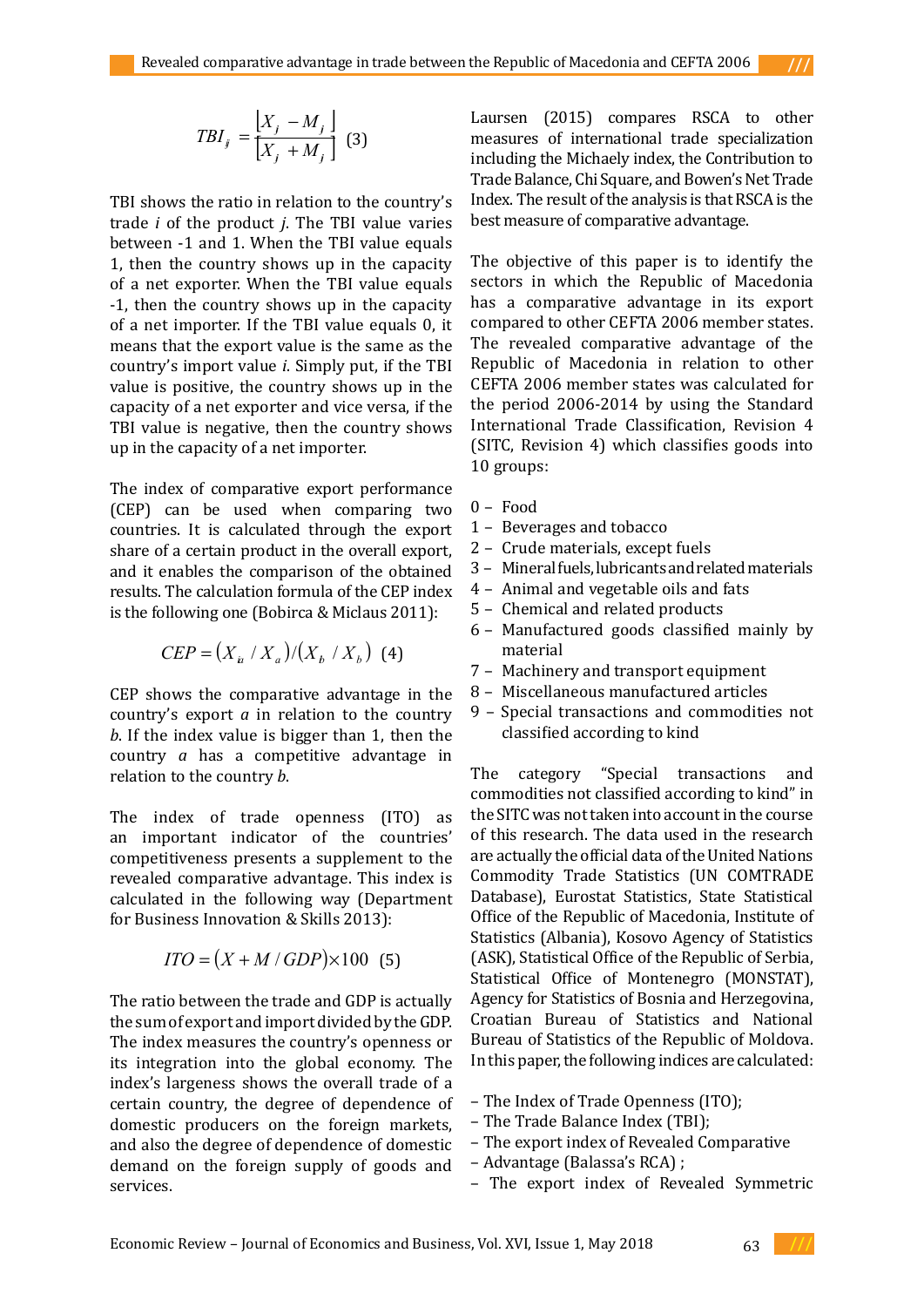Comparative Advantage (RSCA);

– The index of Comparative Export Performance (CEP).

## **4. EMPIRICAL ANALYSES OF REVEALED COMPARATIVE ADVANTAGE IN TRADE BETWEEN THE REPUBLIC OF MACEDONIA AND CEFTA 2006**

## **4.1. The index of trade openness (ITO)**

CEFTA 2006 member states are aware of the importance of trade openness as one of the determinants of economic growth. The Index of Trade Openness of all CEFTA 2006 member states for the period of 2006-2014 is shown in Table 4.1.

The calculated indicator points out to the fact that CEFTA 2006 member states trade less than

expected, having in mind their size, degree of development, and geographic location. The Index of Trade Openness and the integration into the global economy are at a considerable high level in terms of CEFTA 2006 member states, except for Albania, Kosovo and Croatia. In the analyzed period, the largest index of trade openness is noticed in the case of the Republic of Macedonia (mostly as a result of the policies on attracting foreign direct investments, in the sectors of producing automotive components) and Moldova (as a small and open country, Moldova's development is related to its trade and policy on attracting foreign investments).

#### **4.2. Trade Balance Index (TBI)**

The Trade Balance Index (TBI) of the Republic of Macedonia calculated for the period of 2006- 2014 is shown in Table 4.2:

Table 4.1. The index of trade openness (ITO) of CEFTA 2006 countries

|                        | 2006 | 2007 | 2008 | 2009 | 2010 | 2011 | 2012 | 2013 | 2014 |
|------------------------|------|------|------|------|------|------|------|------|------|
| Albania                | 43   | 49   | 51   | 47   | 52   | 57   | 56   | 56   | 58   |
| Bosnia and Herzegovina | 85   | 88   | 90   | 72   | 82   | 91   | 88   | 88   | 91   |
| Croatia                | 63   | 64   | 64   | 51   | 53   | 53   | 59   | 60   |      |
| Macedonia              | 90   | 103  | 109  | 83   | 94   | 110  | 108  | 101  | 108  |
| Moldova                | 110  | 114  | 107  | 84   | 94   | 106  | 101  | 99   | 96   |
| Montenegro             | 89   | 95   | 96   | 65   | 63   | 70   | 69   | 64   | 61   |
| Serbia                 | 64   | 68   | 69   | 57   | 67   | 69   | 75   | 77   | 80   |
| <b>UNMIK (Kosovo)</b>  | 46   | 50   | 55   | 51   | 56   | 59   | 55   | 52   | 51   |

Source: Author's calculations

#### Table 4.2. Trade Balance Index (TBI) of the Republic of Macedonia

| <b>Products</b>                                     | 2006    | 2007    | 2008    | 2009    | 2010    | 2011    | 2012    | 2013    | 2014    |
|-----------------------------------------------------|---------|---------|---------|---------|---------|---------|---------|---------|---------|
| Food products                                       | $-0.31$ | $-0.35$ | $-0.34$ | $-0.33$ | $-0.26$ | $-0.29$ | $-0.33$ | $-0.30$ | $-0.28$ |
| Beverages and tobacco                               | 0.84    | 0.69    | 0.62    | 0.58    | 0.56    | 0.55    | 0.53    | 0.55    | 0.51    |
| Crude materials, except fuels                       | $-0.08$ | $-0.27$ | $-0.13$ | $-0.08$ | $-0.05$ | $-0.12$ | $-0.06$ | 0.13    | $-0.82$ |
| Mineral fuels, lubricants and<br>related materials  | $-0.54$ | $-0.71$ | $-0.64$ | $-0.60$ | $-0.58$ | $-0.57$ | $-0.69$ | $-0.82$ | $-0.85$ |
| Animal and vegetables<br>oils and fats              | $-0.87$ | $-0.90$ | $-0.69$ | $-0.70$ | $-0.64$ | $-0.62$ | $-0.67$ | $-0.75$ | $-0.64$ |
| Chemicals and related products                      | $-0.57$ | $-0.57$ | $-0.54$ | $-0.54$ | $-0.27$ | $-0.05$ | $-0.04$ | $-0.02$ | 0.12    |
| Manufactured goods classified<br>mainly by material | 0.19    | 0.00    | $-0.08$ | $-0.22$ | $-0.17$ | $-0.23$ | $-0.28$ | $-0.33$ | $-0.44$ |
| Machinery and transport<br>equipment                | $-0.71$ | $-0.75$ | $-0.77$ | $-0.78$ | $-0.69$ | $-0.54$ | $-0.44$ | $-0.34$ | $-0.13$ |
| Miscellaneous manufactured<br>articles              | 0.41    | 0.38    | 0.33    | 0.31    | 0.29    | 0.32    | 0.50    | 0.32    | 0.32    |

*Source*: Author's calculations

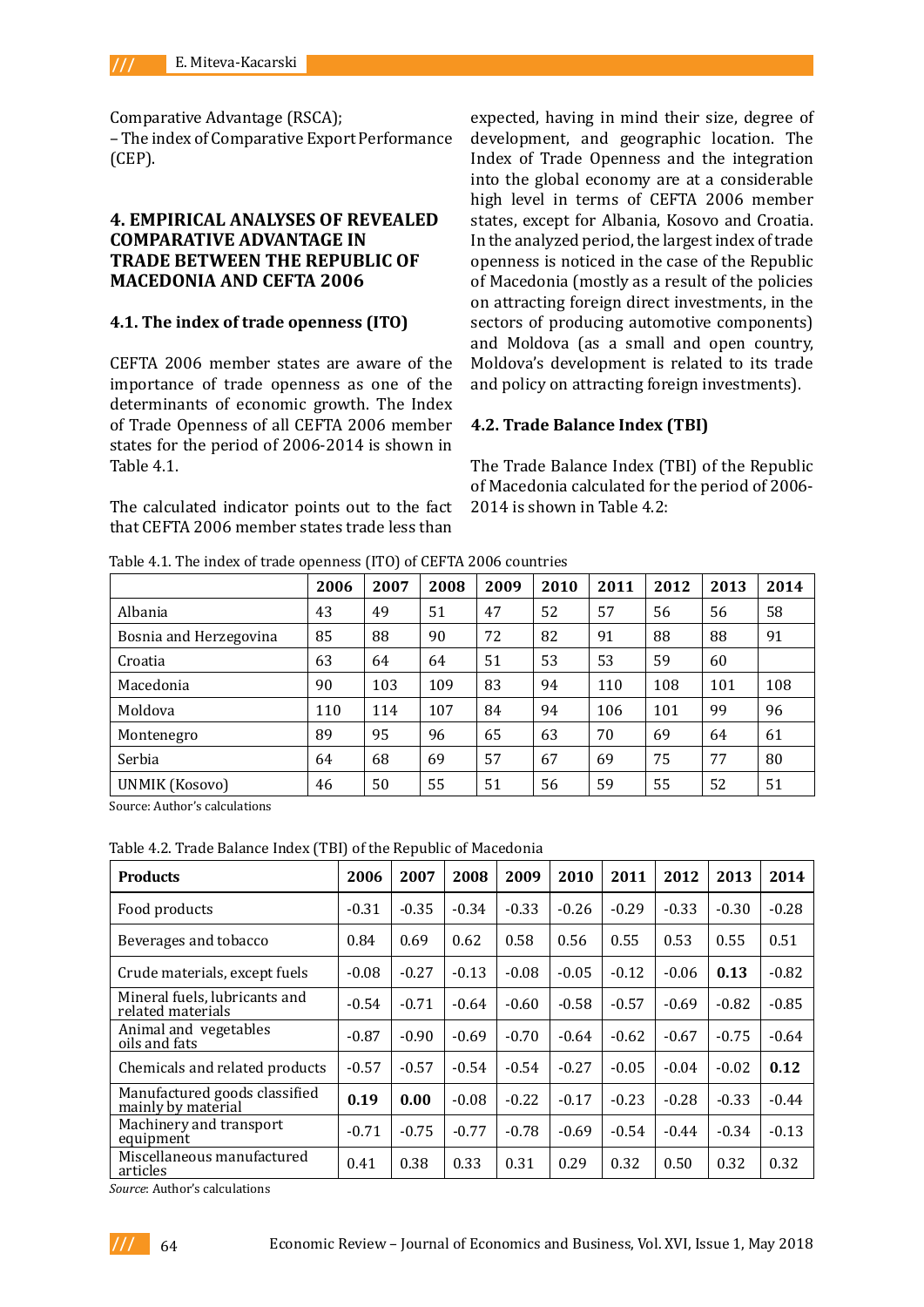Table 4.2 data point out to the fact that in the course of the analyzed period, the Republic of Macedonia continuously appeared as a net exporter of products in the category of beverages and tobacco and the category of miscellaneous manufactured articles. A net export was registered in the category of crude materials inedible (except fuels) in 2013 and in the category of chemical products in 2014. The export of tobacco and wine was dominant in the category of beverages and tobacco. Tobacco production is based on the cultivation of oriental small-leaf aromatic tobaccos. Tobacco is the most significant agricultural product of the Republic of Macedonia, having the largest share in the overall export of agricultural and food products. The analysis of wine trade points out the following countries as the main destinations for Macedonian wine export: Germany, the Czech Republic, and Slovenia (as the EU member states), Serbia, Croatia, and Bosnia and Herzegovina (as the former Yugoslav markets), and the USA, and Russia as other markets. In spite of the fact that the largest part of Macedonian wine ends up on the markets of the EU, the former Yugoslav markets remain to be a very important export destination because the export value of these markets is larger as a result of bottled wine export.

## **4.3. The export index of revealed comparative advantage (Balassa's RCA)**

The calculated index of revealed comparative advantage of Macedonian export in relation to other CEFTA 2006 member states is shown in Table 4.3.

The calculated index of revealed comparative advantage of Macedonian export in relation to the other CEFTA 2006 member states shows a continuous comparative advantage in the analyzed period in the categories of crude materials inedible (except fuels), excluding<br>2014, and miscellaneous manufactured miscellaneous manufactured articles. The value of the RCA index regarding the category of crude materials inedible (except fuels) was the highest in 2008 and it was the lowest in 2013. This data confirm the fact that Macedonian export is characterized by an unfavorable structure where the products with a low level of processing, mostly crude materials and semi-products, are dominant. The comparative advantage is present in different time intervals in the categories of chemicals and related products, manufactured goods classified mainly by material, as well as machinery and transport equipment. Regarding the category of chemicals and related products, the highest RCA index was registered in 2010 due to the existence of the companies "Johnson Matthey" and "Johnson Controls" in free economic zones of the Republic of Macedonia. "Johnson Controls" and "Johnson Matthey" are the ones that have placed the Republic of Macedonia on the export map of first, second and third tier suppliers of automotive components, as well as of fine mechanics related to cars, which could lead to the revival of fine mechanics in the Republic of Macedonia. A comparative advantage has

Table 4.3. The export index of revealed comparative advantage (Balassa's RCA)

| <b>Products</b>                                     | 2006 | 2007 | 2008 | 2009 | 2010 | 2011 | 2012 | 2013 | 2014 |
|-----------------------------------------------------|------|------|------|------|------|------|------|------|------|
| Food products                                       | 0.65 | 0.56 | 0.61 | 0.61 | 0.56 | 0.50 | 0.42 | 0.36 | 0.33 |
| Beverages and tobacco                               | 0.82 | 0.69 | 0.75 | 0.80 | 0.65 | 0.74 | 0.81 | 0.69 | 0.64 |
| Crude materials, except fuels                       | 2.58 | 2.62 | 5.68 | 4.69 | 3.17 | 2.85 | 2.41 | 1.88 | 0.06 |
| Mineral fuels, lubricants<br>and related materials  | 0.36 | 0.30 | 0.36 | 0.38 | 0.35 | 0.31 | 0.30 | 0.23 | 0.20 |
| Animal and vegetables<br>oils and fats              | 0.37 | 0.34 | 0.37 | 0.45 | 0.37 | 0.30 | 0.24 | 0.21 | 0.15 |
| Chemicals and related products                      | 0.47 | 0.40 | 0.49 | 0.53 | 3.20 | 1.52 | 1.30 | 1.32 | 1.36 |
| Manufactured goods classified<br>mainly by material | 1.17 | 1.14 | 1.06 | 0.94 | 1.05 | 1.06 | 1.03 | 0.90 | 0.72 |
| Machinery and transport<br>equipment                | 0.84 | 0.74 | 0.90 | 1.06 | 1.45 | 1.73 | 2.31 | 2.40 | 3.33 |
| Miscellaneous manufactured<br>articles              | 5.44 | 4.73 | 5.69 | 6.36 | 5.45 | 5.31 | 4.63 | 3.77 | 3.13 |

*Source*: Author's calculations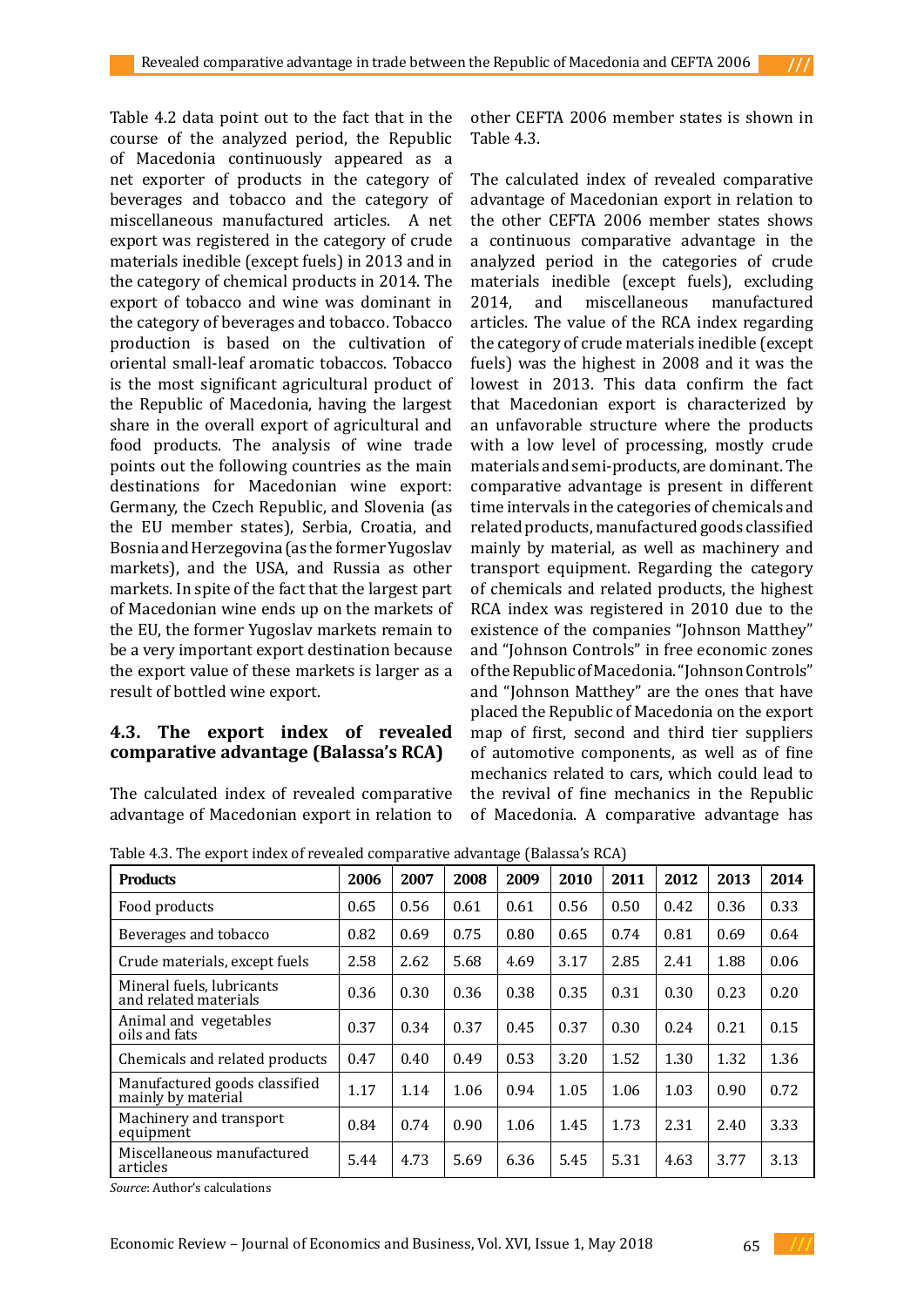been present in the category of machinery and transport equipment since 2009, but the RCA index was the highest in 2014.

## **4.4. The export index of revealed symmetric comparative advantage (RSCA)**

The export index of revealed symmetric comparative advantage was calculated in order to overcome the problems with symmetry. The results from the calculation are shown in Table 4.4.

The results of this index vary between the limits

of -1 and +1. The calculated results confirm the already established state of the Macedonian export comparative advantage in relation to the other CEFTA 2006 member states by using the RCA index.

## **4.5. The index of comparative export performance (CEP)**

The index of comparative export performance of the Republic of Macedonia in relation to the other CEFTA 2006 member states is shown in Table 4.5.

| <b>Products</b>                                     | 2006    | 2007    | 2008    | 2009    | 2010    | 2011    | 2012    | 2013    | 2014    |
|-----------------------------------------------------|---------|---------|---------|---------|---------|---------|---------|---------|---------|
| Food products                                       | $-0.21$ | $-0.29$ | $-0.24$ | $-0.24$ | $-0.29$ | $-0.33$ | $-0.40$ | $-0.47$ | $-0.51$ |
| Beverages and tobacco                               | $-0.10$ | $-0.18$ | $-0.14$ | $-0.11$ | $-0.21$ | $-0.15$ | $-0.10$ | $-0.19$ | $-0.22$ |
| Crude materials, except fuels                       | 0.44    | 0.45    | 0.70    | 0.65    | 0.52    | 0.48    | 0.41    | 0.31    | $-0.88$ |
| Mineral fuels, lubricants and<br>related materials  | $-0.47$ | $-0.53$ | $-0.47$ | $-0.45$ | $-0.48$ | $-0.52$ | $-0.54$ | $-0.62$ | $-0.66$ |
| Animal and vegetables oils and<br>fats              | $-0.46$ | $-0.49$ | $-0.46$ | $-0.38$ | $-0.46$ | $-0.53$ | $-0.61$ | $-0.65$ | $-0.73$ |
| Chemicals and related products                      | $-0.36$ | $-0.43$ | $-0.34$ | $-0.30$ | 0.52    | 0.21    | 0.13    | 0.14    | 0.15    |
| Manufactured goods classified<br>mainly by material | 0.08    | 0.07    | 0.03    | $-0.03$ | 0.02    | 0.03    | 0.01    | $-0.05$ | $-0.17$ |
| Machinery and transport<br>equipment                | $-0.09$ | $-0.15$ | $-0.05$ | 0.03    | 0.18    | 0.27    | 0.40    | 0.41    | 0.54    |
| Miscellaneous manufactured<br>articles              | 0.69    | 0.65    | 0.70    | 0.73    | 0.69    | 0.68    | 0.65    | 0.58    | 0.52    |

Table 4.4. The export index of revealed symmetric comparative advantage (RSCA)

*Source*: Author's calculations

Table 4.5. The index of comparative export performance (CEP)

| Product                         | Year | Macedonia/Albania    | Macedonia/Bosnia<br>and Herzegovina | Macedonia/Croatia | Macedonia/<br>Moldova |
|---------------------------------|------|----------------------|-------------------------------------|-------------------|-----------------------|
|                                 | 2006 | n.a.                 | 13.87                               | 3.03              | 0.43                  |
|                                 | 2007 | n.a.                 | 11.96                               | 2.40              | 0.55                  |
|                                 | 2008 | n.a.                 | 9.62                                | 2.43              | 0.41                  |
|                                 | 2009 | n.a.                 | 7.59                                | 2.58              | 1.29                  |
| <b>Beverages</b>                | 2010 | 13.51                | 7.91                                | 2.55              | 1.11                  |
| and tobacco                     | 2011 | 17.96                | 7.40                                | 1.98              | 1.23                  |
|                                 | 2012 | 14.29                | 7.90                                | 2.09              | 0.51                  |
|                                 | 2013 | 12.17                | 8.28                                | 2.34              | 0.55                  |
|                                 | 2014 | 10.61                | 6.66                                | 2.01              | 0.50                  |
| Product                         | Year | Macedonia/Montenegro | Macedonia/Serbia                    | Macedonia/Kosovo  |                       |
|                                 | 2006 | 1.45                 | 4.54                                | 3.19              |                       |
|                                 | 2007 | 1.08                 | 3.09                                | 2.62              |                       |
|                                 | 2008 | 0.93                 | 2.40                                | 1.87              |                       |
|                                 | 2009 | 0.93                 | 2.44                                | 2.36              |                       |
| <b>Beverages</b><br>and tobacco | 2010 | 0.95                 | 2.55                                | 3.33              |                       |
|                                 | 2011 | 1.03                 | 2.26                                | 2.07              |                       |
|                                 | 2012 | 0.85                 | 2.35                                | 1.59              |                       |
|                                 | 2013 | 0.97                 | 2.87                                | 1.37              |                       |
|                                 | 2014 | 0.60                 | 1.68                                | 1.17              |                       |

*Source*: Author's calculations

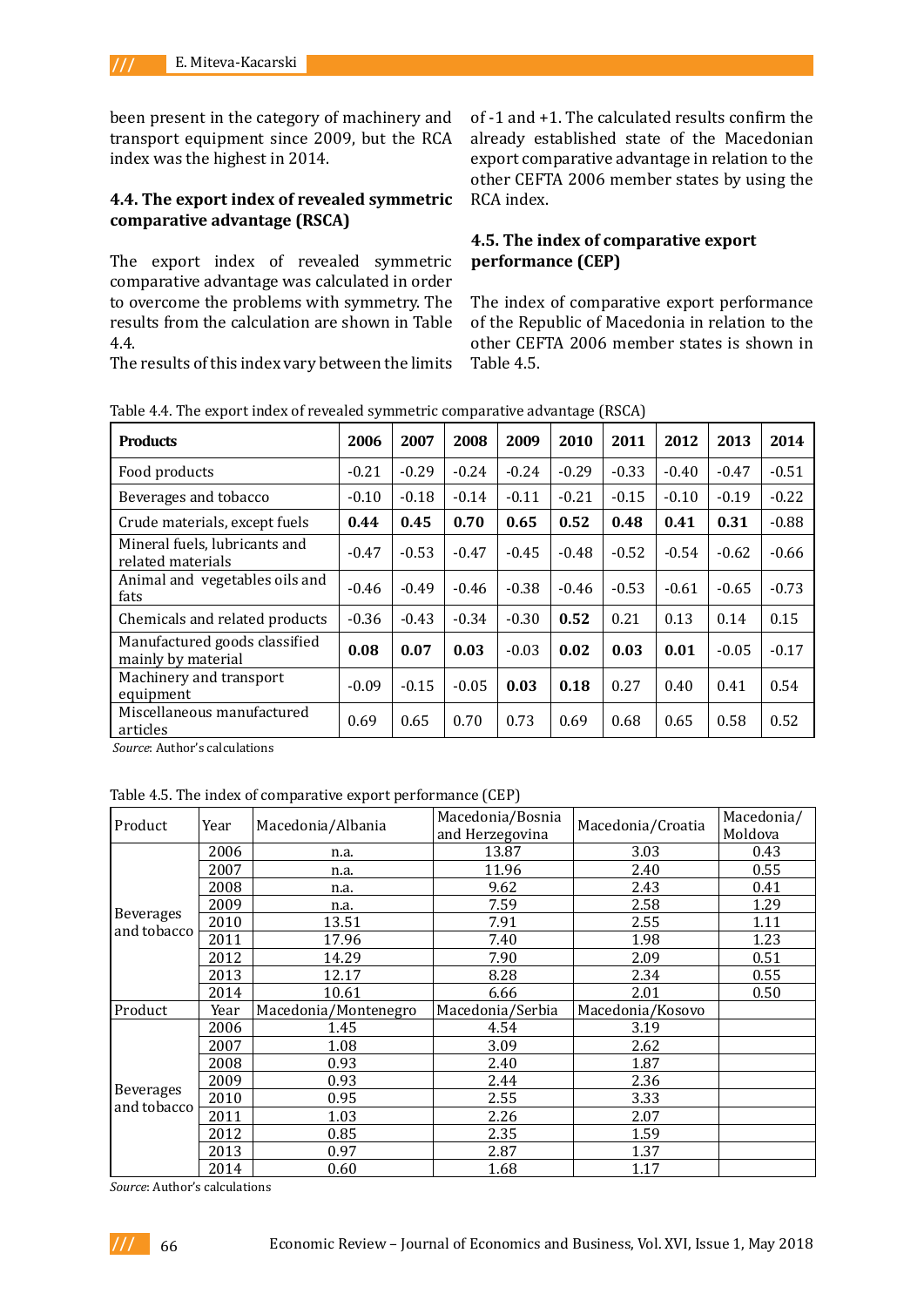In order to simplify the analyses, the CEP index was calculated for the category of beverages and tobacco due to the fact that in accordance with the calculated Trade Balance Index (TBI), the Republic of Macedonia appeared as a net exporter of products of this category over the period 2006- 2014. Due to data unavailability, the CEP index was not calculated in the case of Albania for the period 2006-2009. The calculated CEP index shows that the Republic of Macedonia has a comparative advantage in the export of beverages and tobacco compared to other CEFTA 2006 member states. This comparative advantage was particularly evident in the cases of Albania and Bosnia and Herzegovina where high values of the CEP index were registered. The analysis of foreign trade between the Republic of Macedonia and Albania shows a constant trade surplus in Macedonian favor in the course of the analyzed period. In terms of trade of beverages and tobacco between the Republic of Macedonia and Bosnia and Herzegovina, a high trade surplus was registered in Macedonian favor. Bosnia and Herzegovina was pointed out as a country with highly expressed regional ties (Pere 2009). Foreign trade between Bosnia and Herzegovina and other CEFTA 2006 member states affects the agro-food sector as the most dominant segment of sustainable rural development (Čejvanović & Džafić 2012).

# **5. CONCLUSION**

In the context of the country's integration into the regional trade flows, the goal of CEFTA 2006 is to make the uniting of member states easier i.e. the integration and trade intensification with the markets of the EU. CEFTA 2006 includes the member states with a weak economic potential which is primarily due to the unfavorable and inherited economic structure and the restricted market potential of each of the national economies. The low competitiveness of member states industrial production has a serious impact on the export from the region to foreign markets due to the fact that both trade and competitiveness have a major role in the instigation of growth, productivity, and the creation of workplaces. The gains of CEFTA 2006 are manifested by intensifying economic and trade cooperation among the countries. Some countries have more significant regional ties over others, but the economic integration is still the only way of

improving economic cooperation. The market size is very important for economic development, and having in mind the fact that CEFTA 2006 member states have small markets, their companies cannot make profit out of an extensive economy without the integration of markets.

The free trade of the region countries belonging to CEFTA 2006 is mostly brought down to trade exchange of agricultural products. According to the calculated indicators, the Republic of Macedonia appears as a net exporter of products in the category of tobacco and beverages and it has a comparative advantage in the export of products in the category of crude materials inedible (except fuels) and the category of chemicals and related products when compared to other CEFTA 2006 member states in the course of the analyzed period. Several years after the signing of CEFTA 2006, the results were exceptionally favorable for the Republic of Macedonia, and the intensity of trade exchange of goods between the Republic of Macedonia and other CEFTA 2006 member states considerably increased. However, right after the crisis in the EU, the trade exchange between CEFTA 2006 member states considerably decreased. In terms of export, the most important foreign trading partner of the Republic of Macedonia from the CEFTA region is Kosovo whereas, in terms of import, for the past few years it has been Serbia. Kosovo is one of the rare countries that Macedonia has a positive trade balance with and because of this our country has a great interest in maintaining its good neighborly relations with Kosovo.

In the direction of intensifying the intraregional trade, the companies from the region must work on increasing the competitiveness both at a micro and macro level because it is not at a considerable level i.e. at a level required by the region and the European market. There is a lack not only of powerful trading companies but also of powerful service companies. It is necessary to form a consortium for making a common product with higher values and for enabling the companies from the region to take part in third markets collectively, participate in international tenders, overcome the problems of transport infrastructure, carry out procedures for facilitating the flow of goods and services more quickly and more efficiently, finance the production and trade collectively,

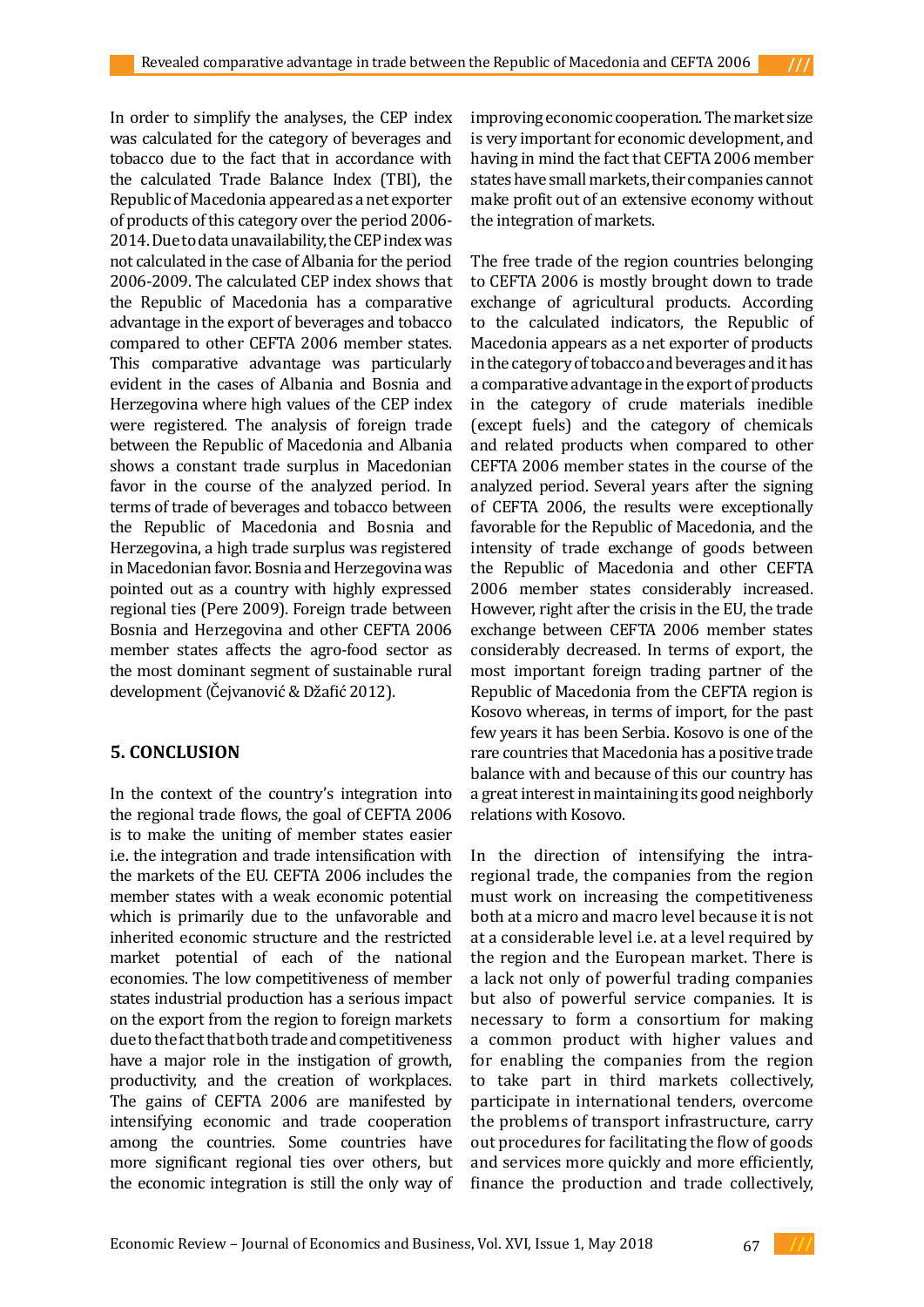carry out potential development projects not only individually but also collectively, train staff for following the new technologies, get rid of the constant deficit of specific profiles in concrete activities, and cooperate among themselves in order to do mutual projects with the purpose of using more resources from the EU funds.

The trade exchange between CEFTA 2006 member states is also prevented because of the presence of different types of barriers. Handziski et al. (2010) provide some evidence that non-tariff barriers are significant constraint to CEFTA-2006 trade and suggest that achieving complete trade liberalization, including the elimination of the non-tariff barriers, should be one of the first priorities of CEFTA 2006. In this context, the effects of the implementation of the Central European Free Trade Agreement (CEFTA 2006) are generally positive for Macedonia, but the benefits will be greater if the region's non-tariff barriers are removed. Despite the elimination of all qualitative and quantitative<br>trade barriers. non-standardization and non-standardization incomplete recognition of both the technical and quality standards continue to impede the free movement of goods within the region.

The concept of CEFTA 2006 has to be perceived, first of all, not as a means of competition among the countries, but as a tool for development. (Mojsovska CEFTA Week 2015). CEFTA 2006 is an opportunity given to the member states and they must not neglect it. As a result, the member states have to make an effort to overcome various political, trade, and non-trade barriers, and use the opportunities offered by the agreement. The regional cooperation is the best way of dealing with the global economic crisis and reducing its consequences which can be felt.

The strategy of South East Europe 2020 will contribute to a further integration of the region into the European and global economy by participating in the international supply chains, supporting an improved international competitiveness of the national economies, and deepening the regional trade and new investments. The priorities of the Republic of Macedonia in terms of CEFTA 2006 are directed towards further liberalization of trade in agricultural products and trade in services, elimination of non-tariff barriers and unnecessary technical barriers to trade, facilitation of trade by employing transparency tools, and simplification of trade related procedures. Moreover, other priorities will be the promotion of regional cooperation in the competition policy, intellectual property rights and public procurement, and improvement of market access by completing the single diagonal cumulation zone within the framework of the Regional Convention on Pan-Euro-Mediterranean Cumulation (PEM). The initiative will also be taken in establishing an investment concept of enhanced participation in the regional supply chains and the global supply networks and in maintaining synergy between the implementation of CEFTA and SEE 2020 in terms of their integration into the global economy. A new reform of the CEFTA Joint Committee needs to be carried out, regarding a continuous implementation of the agreement's provisions.

## **REFERENCES**

- 1. Agency for Statistics of Bosnia and Herzegovina [Online]. Available from: [http://www.bhas.ba/](http://www.bhas.ba/index.php?option=com_publikacija&view=publikacija_pregled&ids=2&id=7&n=External trade) [index.php?option=com\\_publikacija&view=pub](http://www.bhas.ba/index.php?option=com_publikacija&view=publikacija_pregled&ids=2&id=7&n=External trade)[likacija\\_pregled&ids=2&id=7&n=External%20](http://www.bhas.ba/index.php?option=com_publikacija&view=publikacija_pregled&ids=2&id=7&n=External trade) [trade](http://www.bhas.ba/index.php?option=com_publikacija&view=publikacija_pregled&ids=2&id=7&n=External trade) [Accessed: 15 June 2017]
- 2. Andersson, P. & Ödlund, M. (2011). The wine production in FYROM - Does the wine sector have a comparative advantage?' Swedish University of Agricultural Sciences, Faculty of Natural Resources and Agricultural Sciences, Department of Economics, Uppsala, unpublished paper.
- 3. Astrov, V. (2001). Structure of Trade in Manufactured Products between Southeast European Countries and the European Union, The wiiw Balkan Observatory Working paper 014, December, Wien: The wiiw Balkan Observatory.
- 4. Balassa, B. (1965). Trade liberalization and revealed comparative advantage. The Manchester School of Economic and Social Studies. 33(2), pp. 99-123.
- 5. Ballance, R., Forstner, H. & Murray, T. (1987). Consistency tests of alternative measures of comparative advantage. Review of Economics & Statistics. 69(1), pp. 157-161.
- 6. Benedictis, L.D. & Tamberi, M. (2001). A note on the Balassa Index of Revealed Comparative Advantage. European University Institute and DIEF, unpublished paper, December.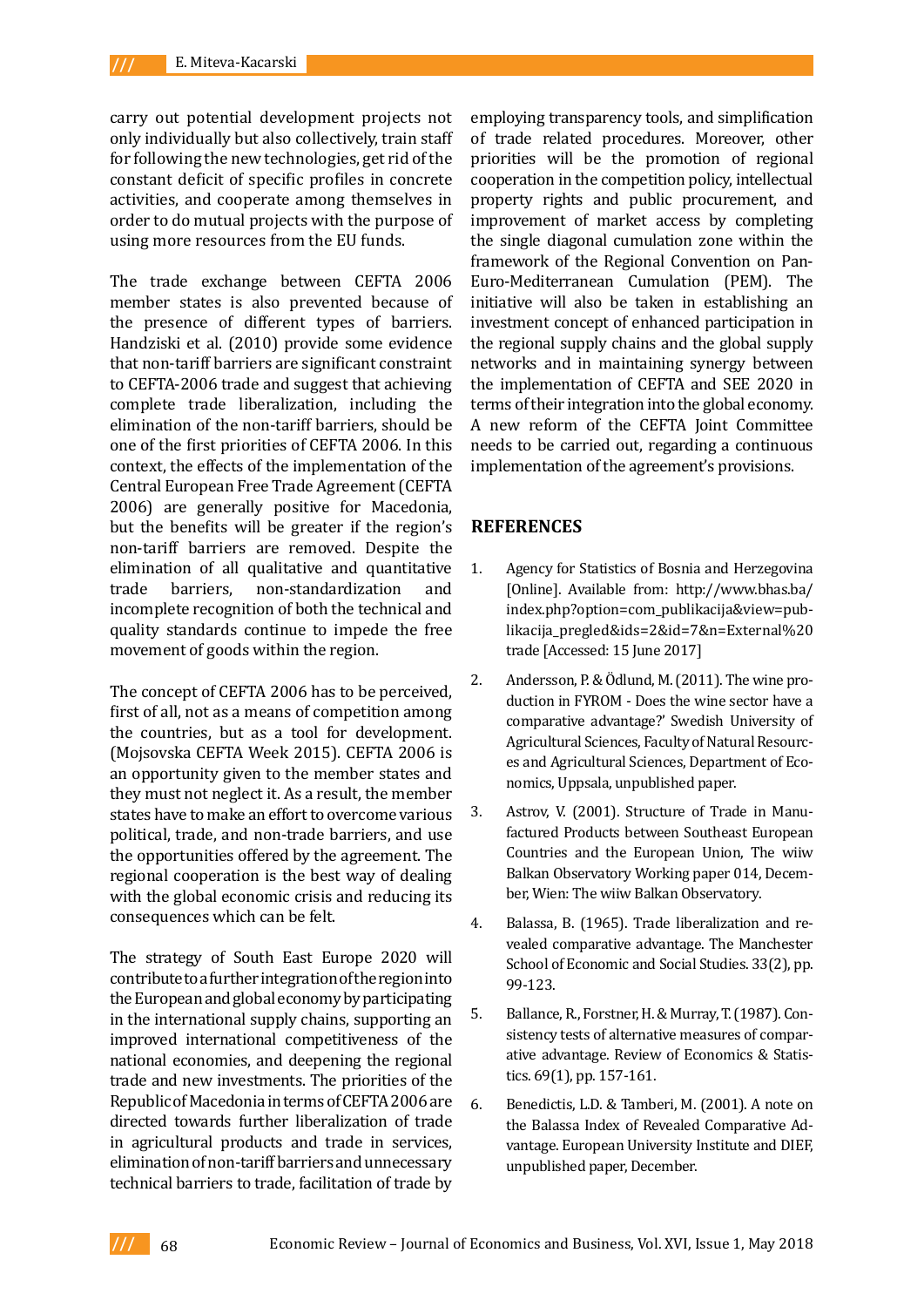- 7. Bezić, H., Cerović, L. & Galović, T. (2011). Changes in the competitive advantages. The proceedings, The Faculty of Economics, Rijeka. 29(2), pp. 465- 487.
- 8. Bobirca, A. & Miclaus, P.G. (2011). A Multilevel Comparative Assessment Approach to International Services Trade Competitiveness: The Case of Romania and Bulgaria. International Journal of Humanities and Social Sciences.1(3), pp. 1-6.
- 9. Bowen, H. (1983). On the theoretical interpretation of indices of trade intensity and revealed comparative advantage. Review of World Economics. 119(3), pp. 464-472.
- 10. Buturac, G., Lovrinčević, Ž. & Mikulić, D. (2010). Macroeconomic Performance, Trade and Competitiveness of South-East European Countries. The Western Balkans Policy Review. 1(1), Kosovo Public Policy Center.
- 11. CEFTA (2010). CEFTA Trade Statistics 2010. [Online]. Available from: [http://www.cefta.int/](http://www.cefta.int/sites/default/files/statistic.pdf) [sites/default/files/statistic.pdf](http://www.cefta.int/sites/default/files/statistic.pdf) [Accessed: 10 July 2017]
- 12. CEFTA (2011). CEFTA Trade Statistics 2011. [Online].Available from[:http://www.cefta.int/sites/](http://www.cefta.int/sites/default/files/CEFTA 2011 STATS.pdf) [default/files/CEFTA%202011%20STATS.pdf](http://www.cefta.int/sites/default/files/CEFTA 2011 STATS.pdf)  [Accessed: 10 July 2017]
- 13. CEFTA (2012). CEFTA Trade Statistics 2012. [Online]. Available from[:http://www.cefta.int/sites/](http://www.cefta.int/sites/default/files/Cefta_trade_statistics_2012.pdf) [default/files/Cefta\\_trade\\_statistics\\_2012.pdf](http://www.cefta.int/sites/default/files/Cefta_trade_statistics_2012.pdf)  [Accessed: 10 July 2017]
- 14. CEFTA (2013). CEFTA Trade Statistics 2013. [Online]. Available from[:http://www.cefta.int/sites/](http://www.cefta.int/sites/default/files/Cefta_trade_statistics_1H-2013-2k.pdf) [default/files/Cefta\\_trade\\_statistics\\_1H-2013-2k.](http://www.cefta.int/sites/default/files/Cefta_trade_statistics_1H-2013-2k.pdf) [pdf](http://www.cefta.int/sites/default/files/Cefta_trade_statistics_1H-2013-2k.pdf) [Accessed: 10 July 2017]
- 15. Čejvanović, F., Džafić, Z., (2012), Vanjskotrgovinska razmjena poljoprivrednih proizvoda u okvirima Sporazum CEFTA-2006 i utjecaj na održivi ruralni razvoj BiH, Proceedings of the conference Perspektive trgovine 2012,"Trgovina u kontekstu održivog razvoja", Novembar 21 and 22, 2012, Zagreb, Croatia, pp. 129-141.
- 16. Croatian Bureau of Statistics. [Online]. Available from: https://www.dzs.hr/default\_e.htm [Accessed: 15 June 2017]
- 17. Dalum, B., Laursen, K. & Villumsen, G. (1998). Structural change in OECD export specialisation patterns: de-specialisation and 'stickiness. International Review of Applied Economic. 12(3), pp. 423-443.
- 18. Department for Business Innovation & Skills, BIS Performance Indicators (2013). [Online]. Available from: [www.gov.uk/bis](http://www.gov.uk/bis) [Accessed: 8 June 2017]
- 19. Eurostat. [Online]. Available from: [http://](http://ec.europa.eu/eurostat/web/international-trade-in-goods/data/database) [ec.europa.eu/eurostat/web/internation](http://ec.europa.eu/eurostat/web/international-trade-in-goods/data/database)[al-trade-in-goods/data/database](http://ec.europa.eu/eurostat/web/international-trade-in-goods/data/database) [Accessed: 28 August 2017]
- 20. Handjiski, B., Lucas, R., Martin, P. & Guerin, S.S. (2010). Enhancing Regional Trade Integration in Southeast Europe. World Bank Working Paper Series, No. 185. World Bank
- 21. IMF (2015). Former Yugoslav Republic of Macedonia. Selected issue. [Online]. Available from: [https://](https://www.imf.org/external/pubs/ft/scr/2015/cr15243.pdf) [www.imf.org/external/pubs/ft/scr/2015/](https://www.imf.org/external/pubs/ft/scr/2015/cr15243.pdf) [cr15243.pdf](https://www.imf.org/external/pubs/ft/scr/2015/cr15243.pdf) [Accessed: 10 August 2017]
- 22. Institute of Statistics Albania. [Online]. Available from: [http://www.instat.gov.al/en/themes/external-trade.](http://www.instat.gov.al/en/themes/external-trade.aspx?tab=tabs-4) [aspx?tab=tabs-4](http://www.instat.gov.al/en/themes/external-trade.aspx?tab=tabs-4) [Accessed: 8 September 2017]
- 23. Kikerkova, I. (2009). CEFTA-2006 effects upon the Macedonian foreign trade exchange. Proceedings of 7th International Conference "Economic Integration, Competition and Cooperation". 2-3 April, 2009, Opatija, University of Rijeka – Faculty of Economics,
- 24. Kikerkova, I. (2011). The Importance of the Creation of CEFTA-2006 for the Western Balkans Trade Exchange of Goods. Chinese Business Review. 10(10), pp.844-854.
- 25. Kosovo Agency of Statistics (ASK). [Online]. Available from: <https://ask.rks-gov.net/en/et> [Accessed: 5 August 2017]
- 26. Lafay, G. (1992). The Measurement of Revealed Comparative Advantages, in M.G. Dagenais and P.A. Muet (eds.), International Trade Modeling, Chapman & Hill, London.
- 27. Laursen, K. (2000). Specialization, Trade and Growth, Routhledge.
- 28. Laursen, K. (2015). Revealed comparative advantage and the alternatives as measures of international specialization. Eurasian Bus Rev. 5(1), pp.99-115.
- 29. Leromain, E. & Orefice, G. (2012). New revealed comparative advantage index: dataset and empirical distribution. CEPII Working Paper, No 2013. Paris:CEPII.
- 30. Liesner, H. (1958). The European Common Market and British Industry. The Economic Journal. 68 (270), pp.302-316.

69